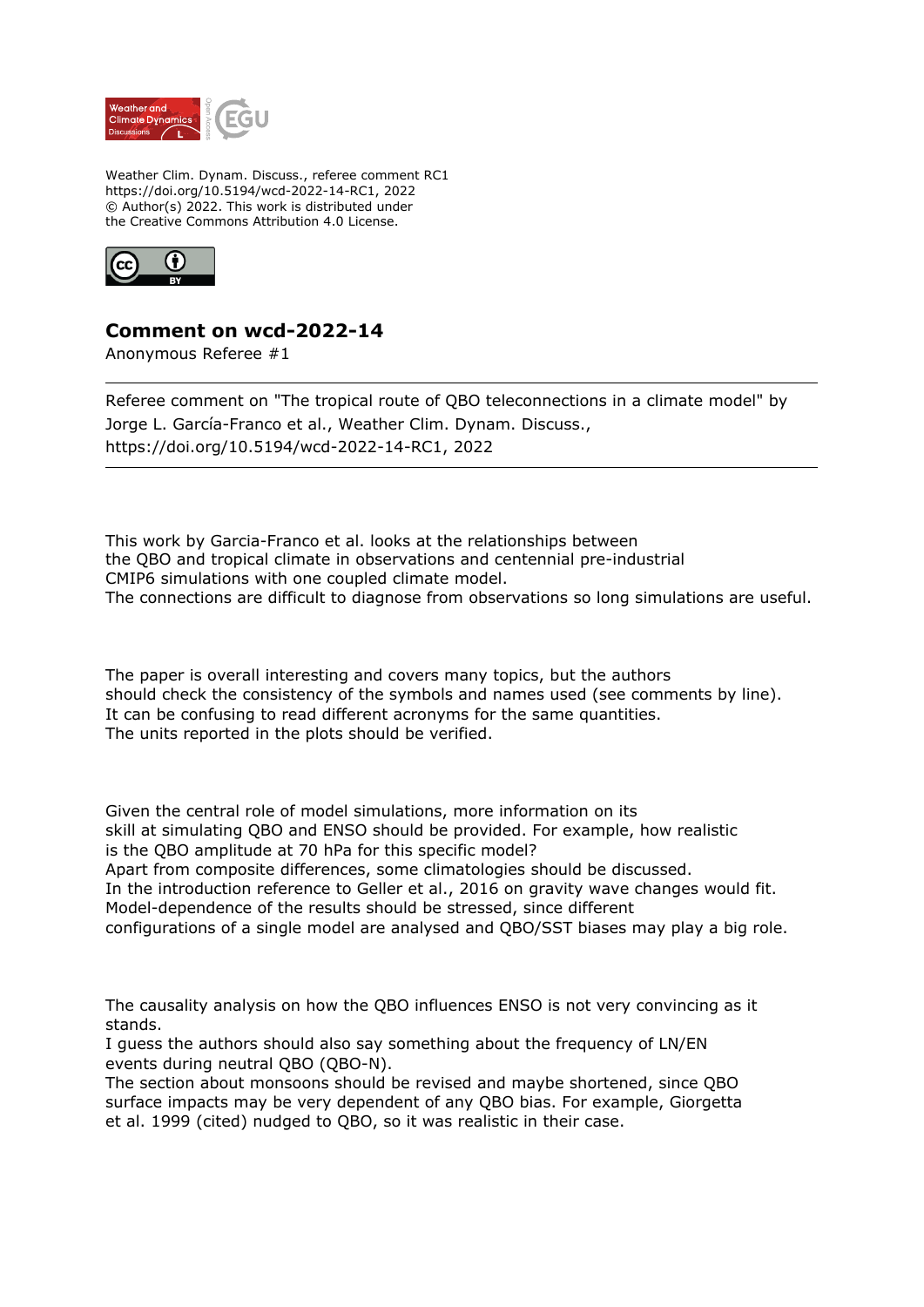The data description should be modified to provide pertinent information.

Specific comments by line

L52, maybe 'on the convective process'?

L55, define 'CMIP', rephrasing L62

L63, are GWs tied somehow to sources?

L76, both monthly means?

L82, is there a reason for not using the standard 0.25x0.25?

L83, it is a bit strange to put the (generic) link only for ERA5; I would move to data availability with direct links for all datasets (for ERA5 https://cds.climate.copernicus.eu/cdsapp#!/dataset/reanalysis-era5-pressurelevels-monthly-means?tab=overview) and proper citation https://confluence.ecmwf.int/pages/viewpage.action?pageId=197704114

L90seq, define 'N' and 'ORCA' for the components resolution

L91, UKESM or UKESM1?

L94, So 3 simulations in total? Would be good to state that you have two models with lower resolution and one with better resolution, which is the main interest.

L96, I would move to 'data availability' or similar

L98, Here or later I would add something about some relevant model properties (e.g. both models have more spectral power in 2-3 years compared to observations). Also ocean resolution seems to be important for mean biases, and the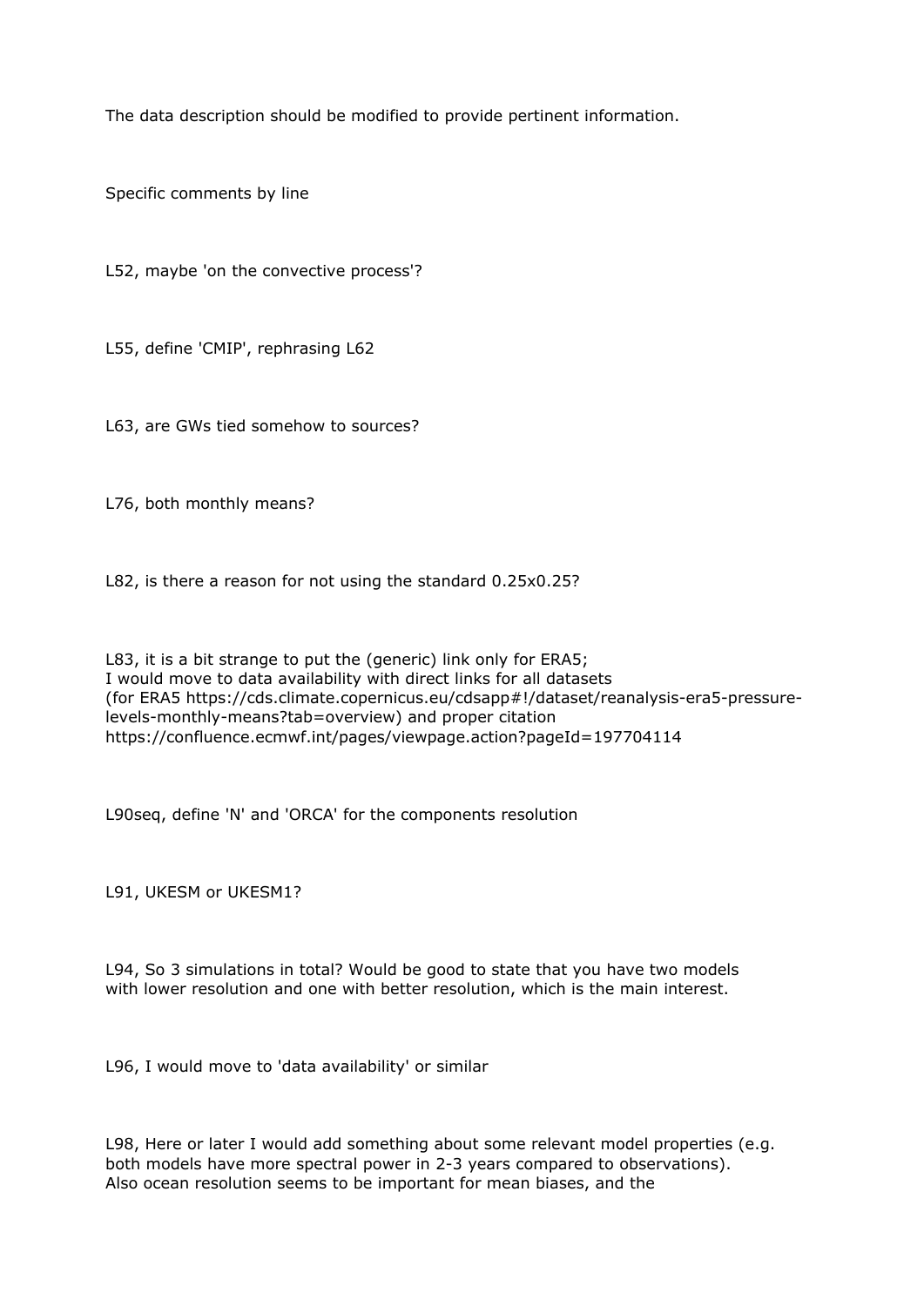realism of the ITCZ should be mentioned as well.

L105, What about UKESM1? Not sure why only HadGEM is mentioned.

L111, years or months?

L117, Which levels? Above you just mention 70 hPa.

L119, '1' and '2' are subscripts

L124, The product you use (GPCP?) for this index is providing convective and stratiform precipitation separately? Or is it a total precipitation? If not, remove convective (here and also in all instances following).

Can you explain why using a precip-based IOD index rather than the standard SST-based one?

Please add a reference if it was used before.

L125, I'd use same style for EN3.4, with []

L133seq, This symmetry seems strange (given the ENSO asymmetry and QBO stalling) can you provide numbers?

L135, This is 'observed' for ERA5? Can you provide the values for HadSST? It is useful to compare model/observation statistics.

L140, Maybe start with 'When estimating correlations, they are...'

Fig 1, 'mm day-1' in brackets, or move 'pr' to title

L159, Please comment on the ITCZ realism.

L162, Add reference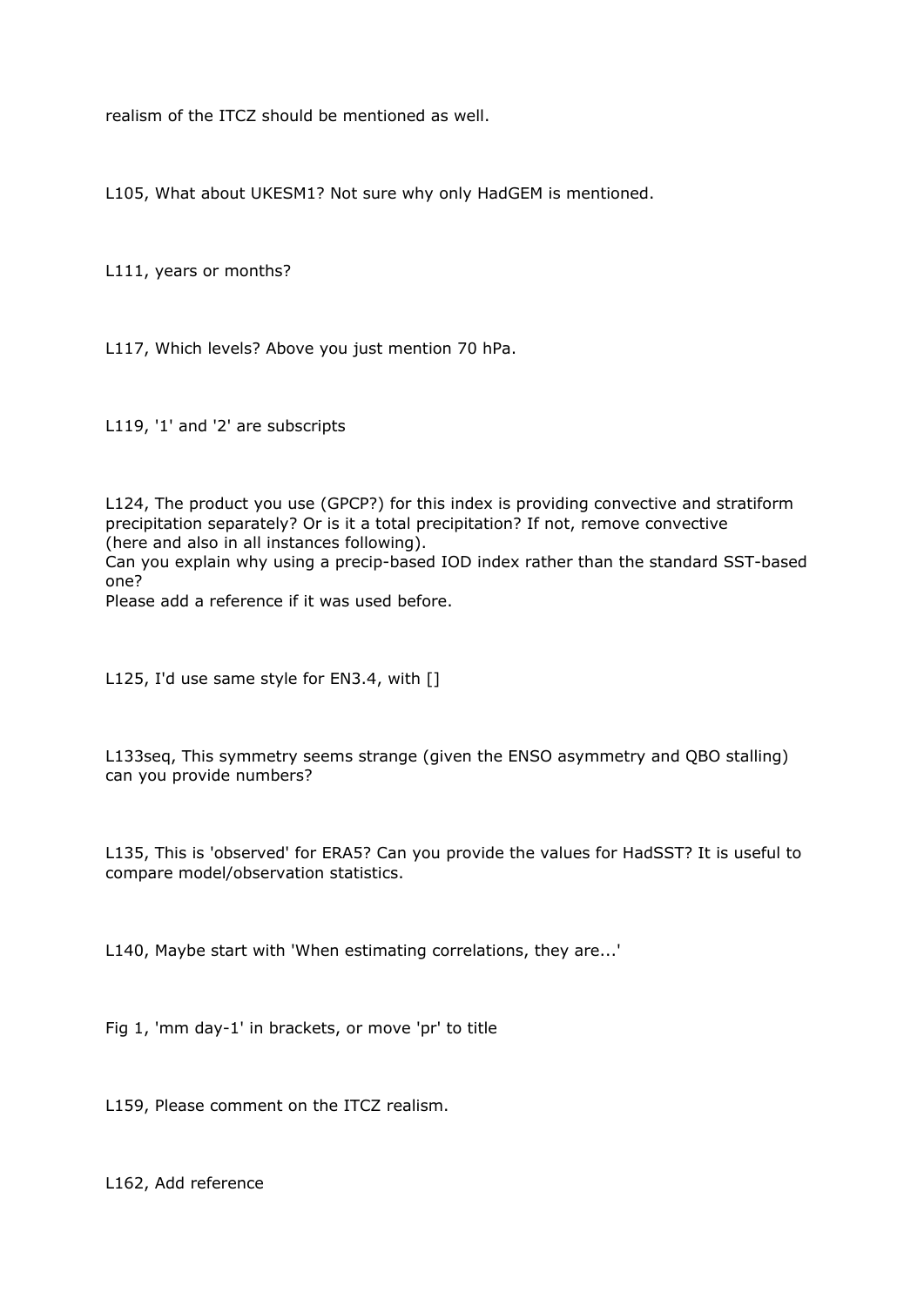L206, I guess would be useful to have a table in the method section with the different numbers for ENSO and QBO. Why 120, does it have a special meaning?

L209, But the wet anomaly in the Pacific and dry in the Atlantic are more marked with ENSO included. This is also seen in Fig5.

Fig5, If regression coefficients are re-scaled (caption), then a prime is missing in a&d titles. See Supplement as well.

L214,  $(1)$  ->  $(Fiq. 1)$ 

L216, it was EN3.4 before

L221, why no significance in FigS3?

L225, mention Gray et al., 1992

Fig6, I'd use E and W for QBO in (b). Moreover I would define once all the acronyms (EN, LN, E, W) in the methods and be consistent throughout (no 'ea', EN3.4, etc.). Suggest NE or NN for Neutral ENSO. Moreover, would it be easier to read the plot ordering the boxplots as LN/NE/LN ? Why not showing E and W phases separately for the

amplitude?

L238, Have you stated which level are descent rates for? From the methods I got that the amplitude is integrated in the 10-70 layer, but descent rate is by level.

L246, See Geller et al 2016 about GW variations.

L252, So the frequency would be for example  $(\#$  months EN) /  $(\#$  months W)? Maybe mention that IOD will be considered later?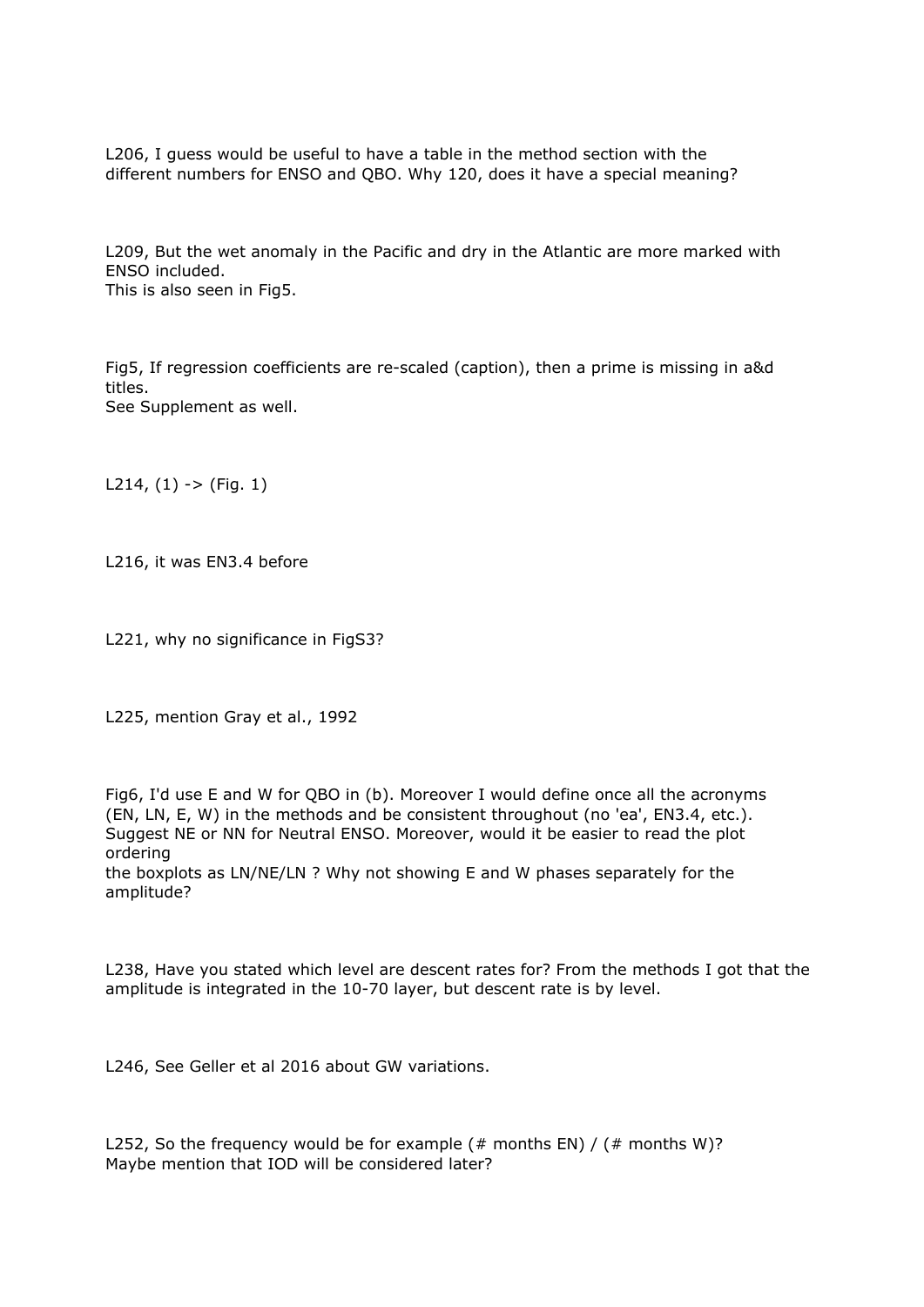L260, ENSO3.4 -> EN3.4 (or maybe ENSO)

Fig 7, [] missing around mm day-1 (check other plots as well). I guess IOD-prc is same as IOD?

L266, write months in full. Can you elaborate on how the difference model/obs depends on the ENSO evolution in the model (e.g. Lengaigne et al., 2006)? Also worth nothing how the model index amplitudes are 2-3 times smaller than obs.

Fig8, as before, why 'convective'? Why now using a higher confidence level?

L275, but could this be model-dependent?

L280, Please avoid the mix of abbreviations and months in full

L286, Maybe the Indian Ocean sector, rather than IOD?

L293, why '.'?

L295, atmospheric circulations. However, the model biases should be noted.

L300, How are these longitudes selected?

Fig9, Only convective, stratiform rainfall removed? Is panel (b) indicating a double ITCZ bias? Can you comment in the text?

L317, remove 'rate'

Fig10, define acronyms MSD, NAM. For more direct comparison you could mask values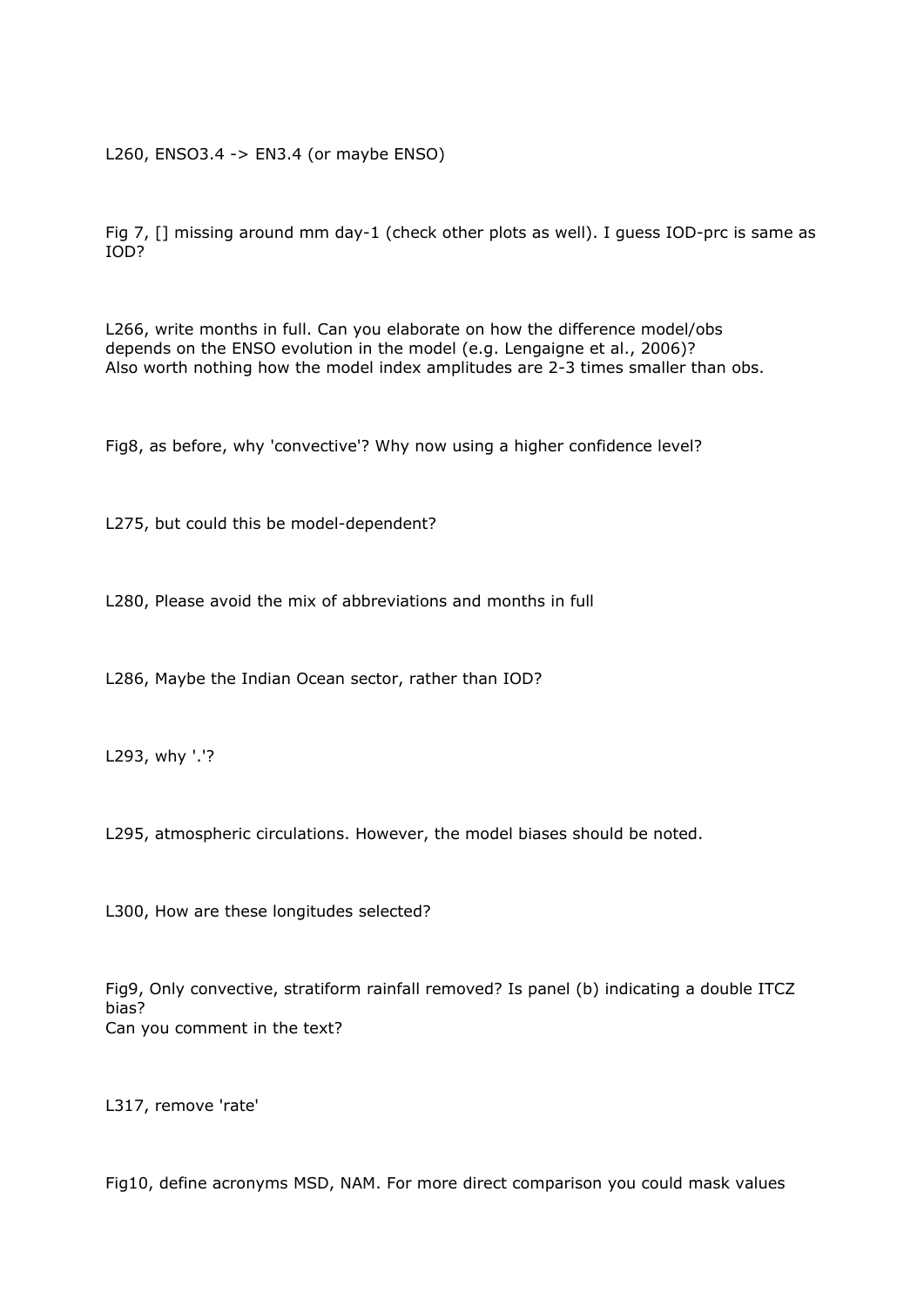over oceans? Do you know why the regions show very net boundaries in some cases? Compare with Lee and Wang, 2012 their Fig4

Fig11, I am confused by vector sizes. They are 3 or 0.3 10-2 Pa s-1, but their lengths do not differ by a factor 10. Please clarify. Also the plots are quite busy, can you try improving them?

L330, Mention the QBO biases which may be important

L335, If you integrate to the top, then the integration bounds are swapped and  $0\rightarrow p$  top (or p\_surf)? Gravitational acceleration (g) rather than constant (G)? How do you compute the divergent component of zonal wind?

L351, To me some QBO/ENSO superposition can also be seen from the plots.

L406, or role of QBO bias...

L416, have you ever mentioned TRMM in the text?

L420, 'observations' -> 'variables'

L422, revise. you speak about days, I understand the input data is monthly mean, so it this weighting already built in? Does the MOHC model have 360\_day calendar?

L435, I guess the 'i' subscript is redundant with one predictor? Same in Fig S3

L440, State that summation is ' $j=1...N'$ , as X 0 appears already

L446, Is there a stray A3?

L513, why uppercase?